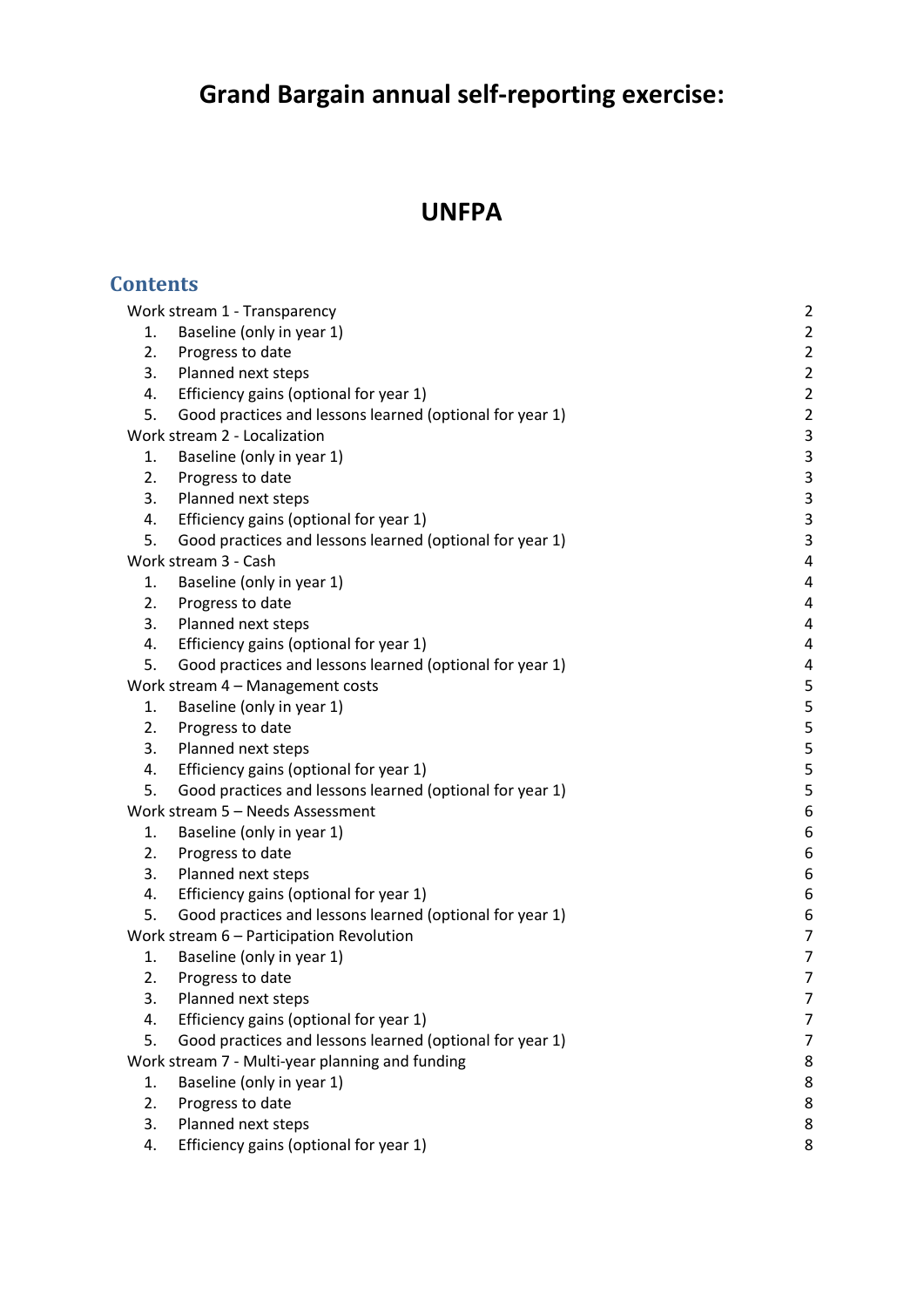| 5.                                                     | Good practices and lessons learned (optional for year 1) | 8  |
|--------------------------------------------------------|----------------------------------------------------------|----|
| Work stream 8 - Earmarking/flexibility                 |                                                          | 9  |
| 1.                                                     | Baseline (only in year 1)                                | 9  |
| 2.                                                     | Progress to date                                         | 9  |
| 3.                                                     | Planned next steps                                       | 9  |
| 4.                                                     | Efficiency gains (optional for year 1)                   | 9  |
| 5.                                                     | Good practices and lessons learned (optional for year 1) | 9  |
| Work stream 9 – Reporting requirements                 |                                                          | 10 |
| 1.                                                     | Baseline (only in year 1)                                | 10 |
| 2.                                                     | Progress to date                                         | 10 |
| 3.                                                     | Planned next steps                                       | 10 |
| 4.                                                     | Efficiency gains (optional for year 1)                   | 10 |
| 5.                                                     | Good practices and lessons learned (optional for year 1) | 10 |
| Work stream 10 - Humanitarian - Development engagement |                                                          | 11 |
| 1.                                                     | Baseline (only in year 1)                                | 11 |
| 2.                                                     | Progress to date                                         | 11 |
| 3.                                                     | Planned next steps                                       | 11 |
| 4.                                                     | Efficiency gains (optional for year 1)                   | 11 |
| 5.                                                     | Good practices and lessons learned (optional for year 1) | 11 |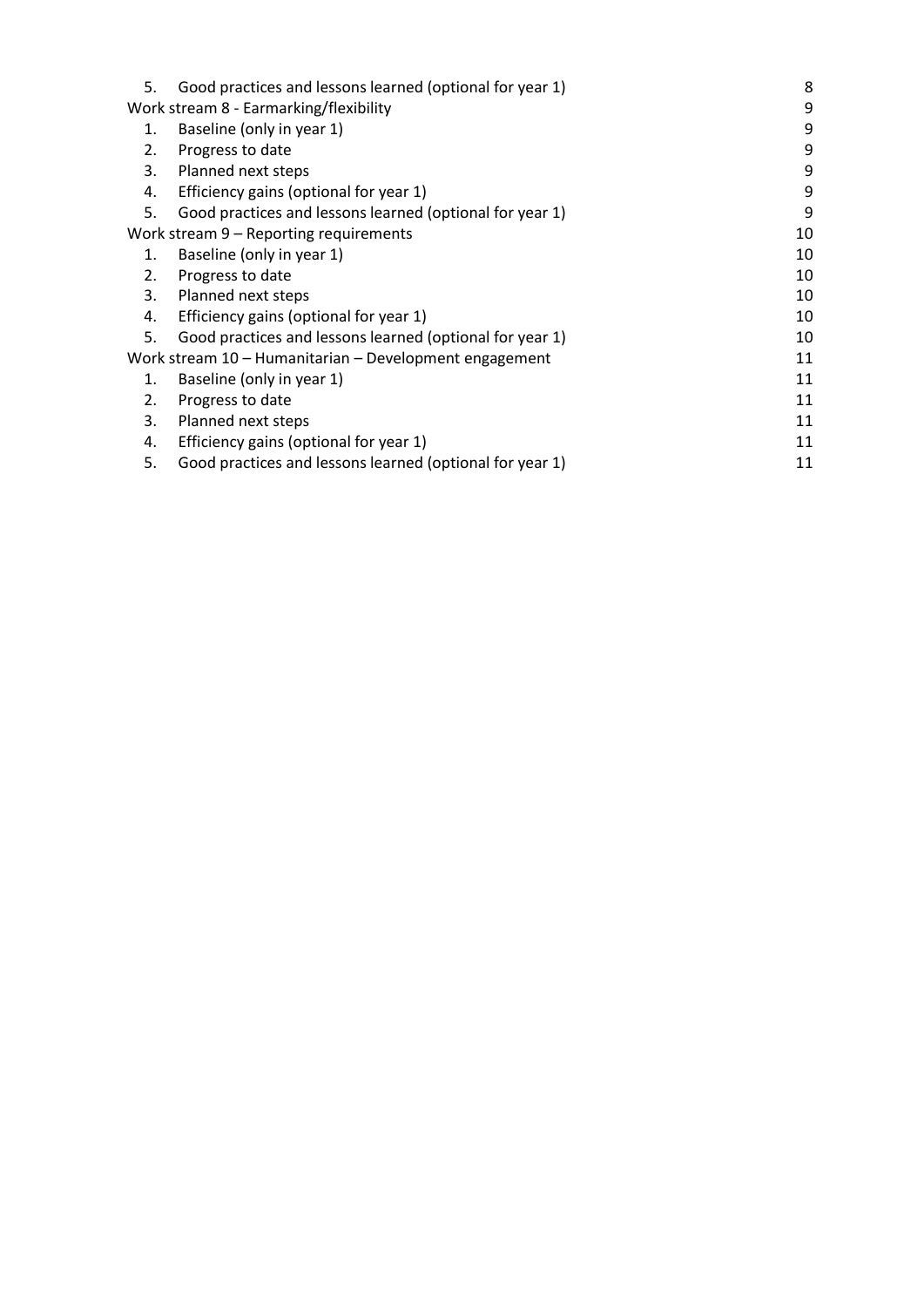# <span id="page-2-1"></span><span id="page-2-0"></span>**Work stream 1 - Transparency**

#### **1. Baseline (only in year 1)**

Where did your organisation stand on the work stream and its commitments when the Grand Bargain was signed?

*Since 2012, UNFPA endorsed the International Aid Transparency Initiative (IATI): a voluntary, multistakeholder initiative that seeks to improve the transparency of aid, development, and humanitarian resources.*

*UNFPA fully supports greater transparency on humanitarian funding and is committed to fulfilling humanitarian funding reporting requirements using the IATI shared open-data standard as well as common data visualization platforms.*

*UNFPA commits to transparency through the regular sharing of information with partners, outlining criteria for how core and unearmarked funding is allocated (for example: urgent needs, emergency preparedness, forgotten contexts, improved management) and setting the stage for more participatory delivery while supporting and complementing national coordination mechanisms.* 

#### <span id="page-2-2"></span>**2. Progress to date**

Which concrete actions have you taken (both internally and in cooperation with other signatories) to implement the commitments of the work stream?

*In line with its commitment, UNFPA has further refined its reporting through the UNFPA Transparency Portal, [http://www.unfpa.org/transparency-portal.](http://www.unfpa.org/transparency-portal) The transparency portal shows how funds are spent and whether the source of funds is from UNFPA core resources or from earmarked resources.* 

## <span id="page-2-3"></span>**3. Planned next steps**

What are the specific next steps which you plan to undertake to implement the commitments (with a focus on the next 2 years)?

*This portal is just the first part of a bigger effort to integrate financial data as well as statistical data into a storytelling platform that shows the impact of UNFPA programmes on the lives of women and young people.* 

<span id="page-2-4"></span>*UNFPA will work with OCHA/FTS to pilot an initial version of the Grand Bargain IATI implementation – specifically on financial tracking component.*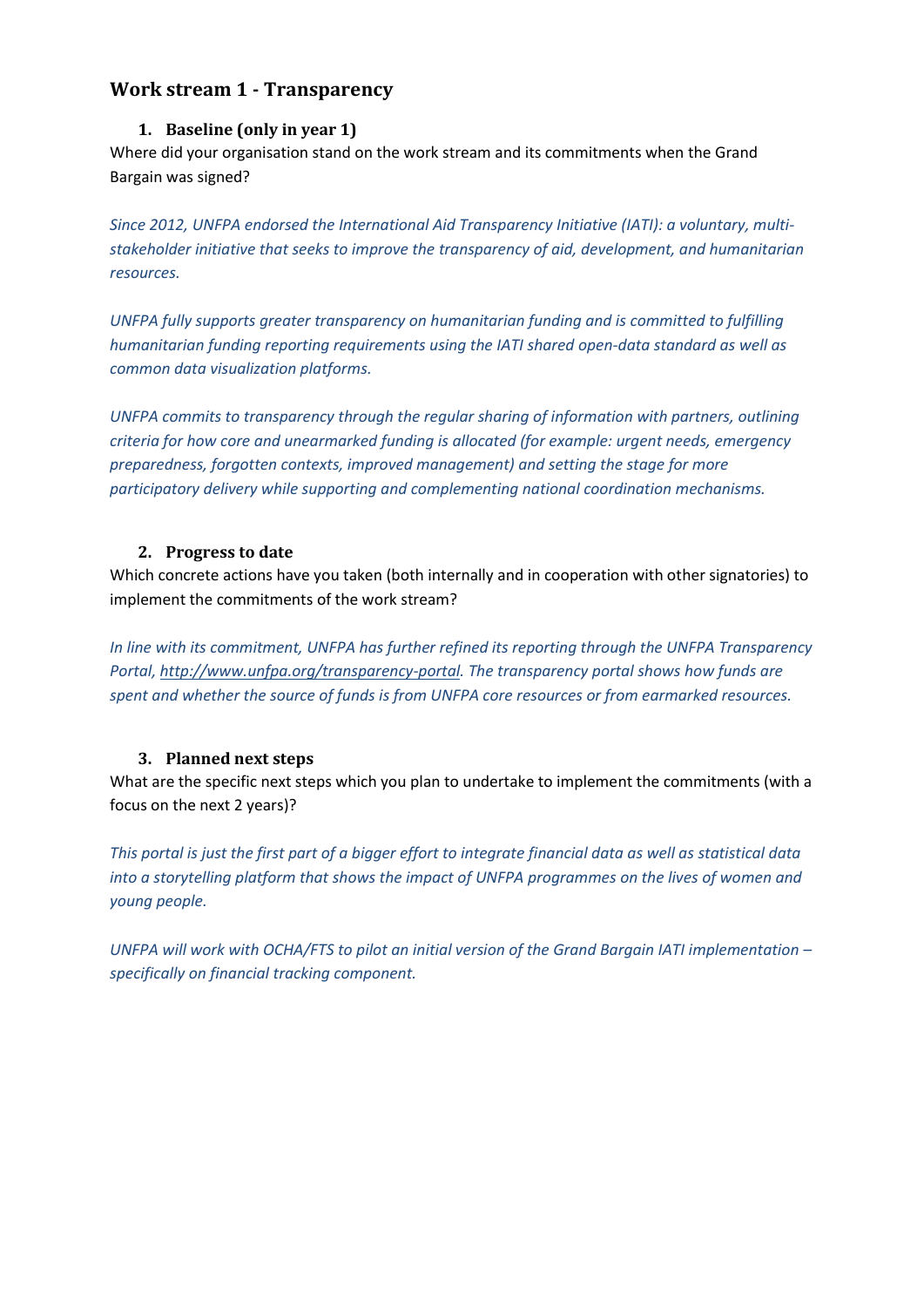# <span id="page-3-1"></span><span id="page-3-0"></span>**Work stream 2 - Localization**

#### **1. Baseline (only in year 1)**

Where did your organisation stand on the work stream and its commitments when the Grand Bargain was signed?

*Based on Central Emergency Response Fund (CERF) data on UN agencies sub-grants to implementing partners in 2014, UNFPA has exceeded the 25 % target to local and national responders taking into consideration in-kind transfer to local and national responders.*

*UNFPA has also focused in enlarging its partnership with local organisations as well as making sure that local organisations are present and active within the coordination structures.*

#### <span id="page-3-2"></span>**2. Progress to date**

Which concrete actions have you taken (both internally and in cooperation with other signatories) to implement the commitments of the work stream?

*UNFPA is committed to delivering on the aggregate target of 25 per cent of humanitarian funding to national and local responders as directly as possible and is already working towards tracking financial flows provided to local and national responders.*

*National responders include local women's organizations, service delivery points focused on supporting women and girls with comprehensive care for SRH and GBV, and gender equality advocacy groups to advance a policy agenda. UNFPA's leadership on implementation of the IASC GBV Guidelines includes working with humanitarian clusters and sectors to promote their engagement with women and girls across the humanitarian programme cycle.*

*UNFPA's Minimum Standards for Prevention and Response to Gender-Based Violence in Emergencies emphasize the primacy of local participation at all stages of the programme cycle. Indeed, the first Standard of the 18 that are included in that guidance is on participation. Standard 2 on "National Systems" also speaks directly to localization in that it supports actions to promote ownership and to ensure interventions to respond to GBV are responsive to the local context while building resilience. UNFPA has also made progress in increasing the numbers of local organizations or local government in the GBV coordination. Overall,* 54% countries have now coordination structure at sub-national level managed usually by local partners.

## <span id="page-3-3"></span>**3. Planned next steps**

What are the specific next steps which you plan to undertake to implement the commitments (with a focus on the next 2 years)?

*UNFPA is twofold: 1) Institutionalize the financial tracking system and monitor fund flow to local and national responders 2) strengthen the capacity of national and local responders. In strengthening the capacity of national and local responders UNFPA will further reduce pressure on its surge mechanism by having a roster of qualified personnel available to respond to needs in country.*

*Through the GBV Area of Responsibility's "REGA" mechanism (Regional Emergency GBV Advisors),*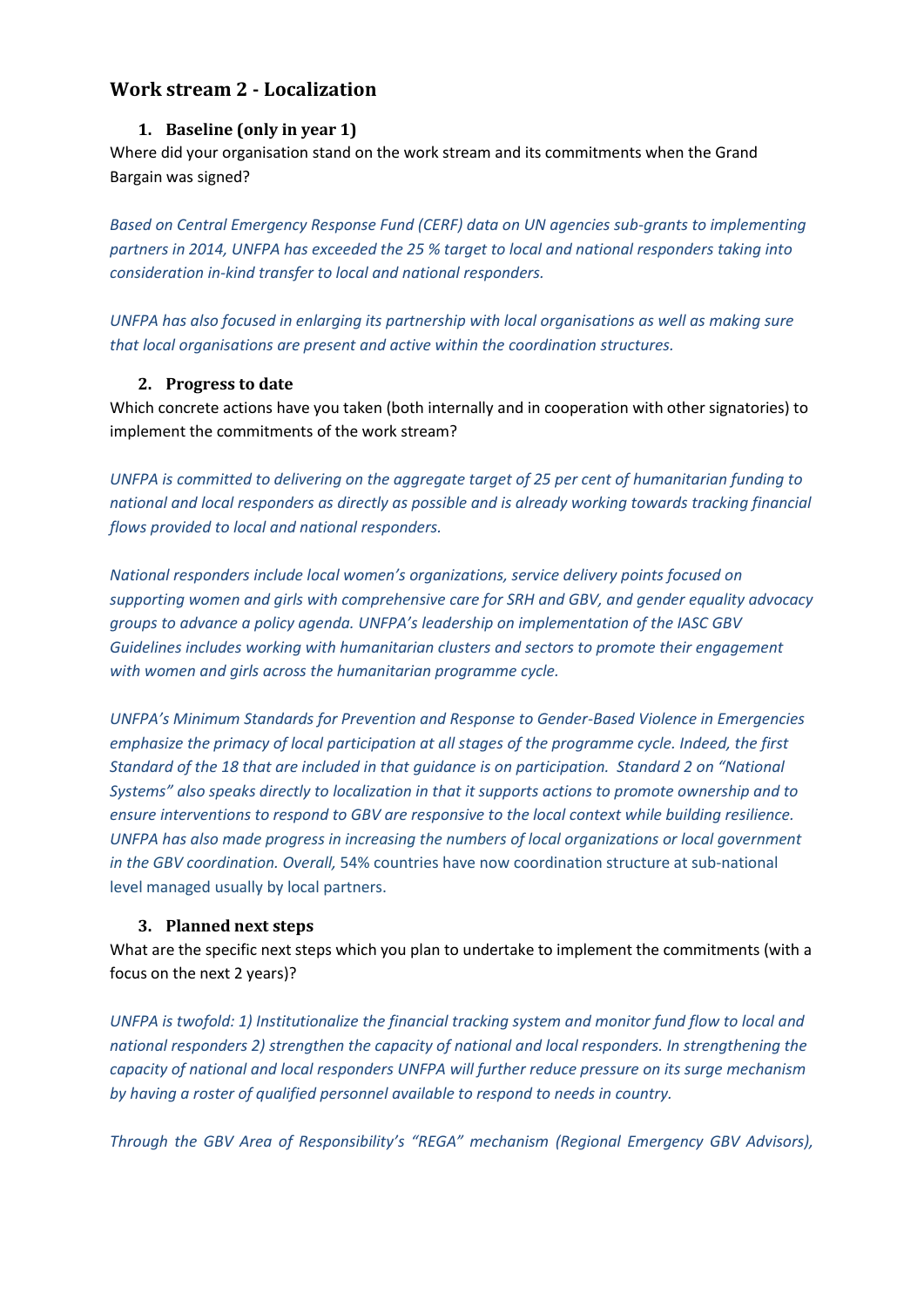*UNFPA is stepping up investments in preparedness with a focus on local actors. UNFPA is also investing in a multi-year and multi-phased capacity development initiative focused on emerging GBV specialists for which we have set a target of at least 20% local actors.*

*UNFPA will continue to support country offices and partners to implement the GBViE Minimum Standards and will work through the GBV AoR to set a way forward for using these Standards as a base for development of new, inter-agency global standards. It is notable that in the first year of implementation of the Minimum Standards, 75% of UNFPA staff shared the Standards with actors external to UNFPA, including: within GBV Sub-Clusters, Protection Clusters, Health Clusters, Child Protection Sub-Clusters; with local implementing partners; and with local Government counterparts. This indicates a demand for the Minimum Standards among a wide range of GBV and protection actors especially those working at the local level. UNFPA will continue to roll out the Minimum Standards with local partners.*

#### <span id="page-4-0"></span>**4. Efficiency gains (optional for year 1)**

**.** 

Please indicate, qualitatively, efficiency gains associated with implementation of GB commitments and how they have benefitted your organisation and beneficiaries.

#### <span id="page-4-1"></span>**5. Good practices and lessons learned (optional for year 1)**

Which concrete action(s) have had the most success (both internally and in cooperation with other signatories) to implement the commitments of the work stream? And why?

*UNFPA efforts in this respect have been well recognized, with the NGO Local to Global Protection (L2GP) report<sup>1</sup> in Syria highlighting UNFPA as an example of 'good practice' in reference to its effective and efficient collaboration with local actors with regards to negotiating overheads and contractual arrangement: "UNFPA is faster, flexible, and very active."* 

<sup>&</sup>lt;sup>1</sup> Funding to national and local humanitarian actors in Syria: Between sub-contracting and partnerships, L2GP May 2016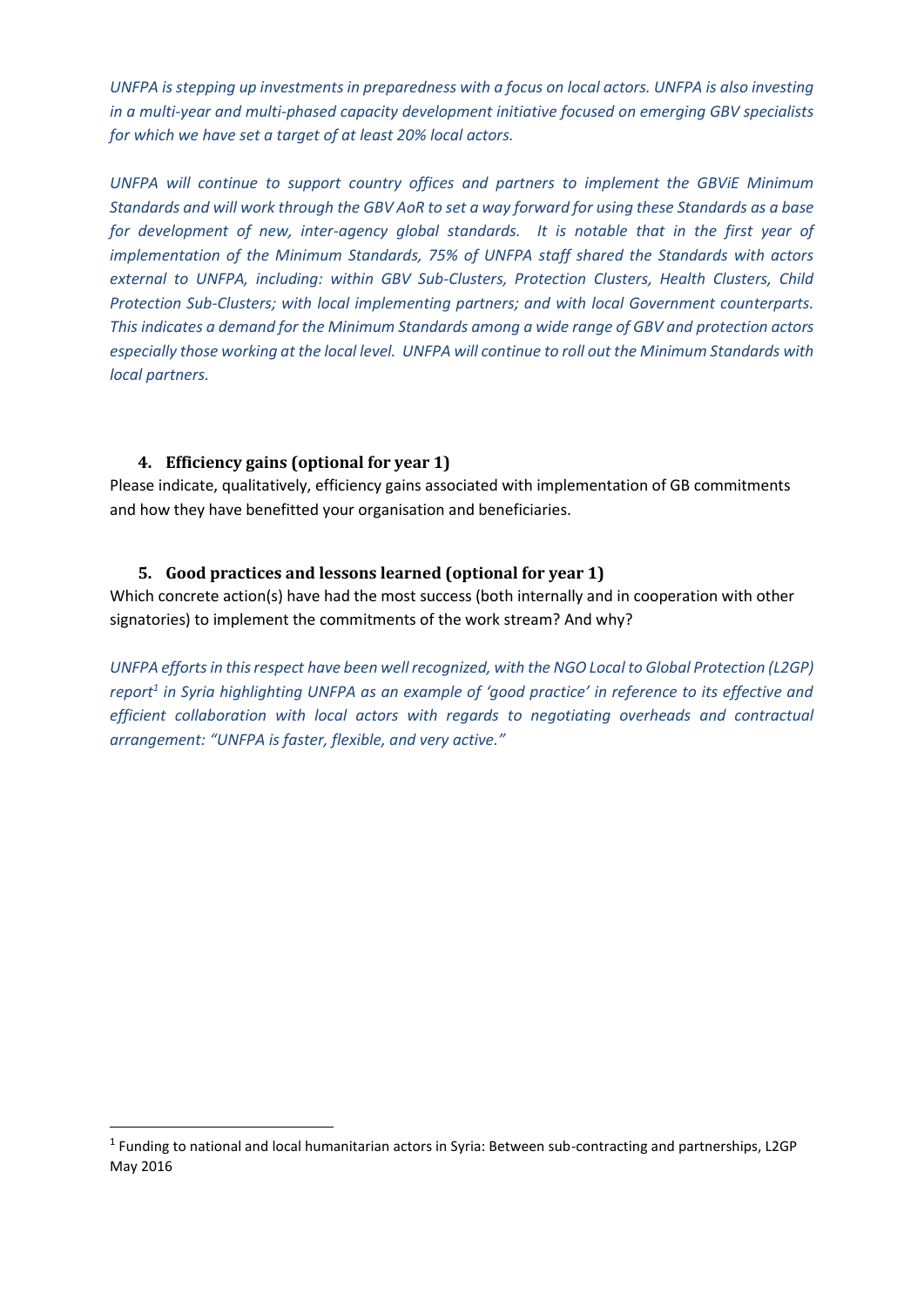## <span id="page-5-1"></span><span id="page-5-0"></span>**Work stream 3 - Cash**

#### **1. Baseline (only in year 1)**

Where did your organisation stand on the work stream and its commitments when the Grand Bargain was signed?

*UNFPA globally has implementing Reproductive Health (RH) voucher notably in Syria for the last four years. The program was developed in response to increasing need for life-saving emergency obstetric care as a result of the crisis. UNFPA local partners operating RH services in affected areas distribute RH vouchers to vulnerable women based on criteria, which entitles them to seek free RH services from a range of public and private sector hospitals.*

#### <span id="page-5-2"></span>**2. Progress to date**

Which concrete actions have you taken (both internally and in cooperation with other signatories) to implement the commitments of the work stream?

*UNFPA is prioritizing cash-based programming in its humanitarian action. Increasing the use of cash and vouchers can have a transformational impact on strengthening the economic and social recovery of local communities and markets. In addition to this, UNFPA is establishing coordination, delivery and monitoring and evaluation mechanisms for cash- based programming.* 

*The GBV AOR is working with a cash specialist from the Global Protection Cluster to ensure a Do No Harm approach in utilizing cash or vouchers for interventions related to Gender Based Violence. The GBV AOR is conducting a desk review to share best practices and lessons learned in addition to developing a Cash Tip Sheet that can be shared with UNFPA and other GBV actors. Until now, there are very few experiences of using cash for GBV programming.*

#### <span id="page-5-3"></span>**3. Planned next steps**

What are the specific next steps which you plan to undertake to implement the commitments (with a focus on the next 2 years)?

*In addition to the above on-going initiatives, UNFPA plans to increase the use of cash and vouchers with regards to hygiene kits delivered to women and girls at the onset of a crisis.*

#### <span id="page-5-4"></span>**4. Efficiency gains (optional for year 1)**

Please indicate, qualitatively, efficiency gains associated with implementation of GB commitments and how they have benefitted your organisation and beneficiaries.

#### <span id="page-5-5"></span>**5. Good practices and lessons learned (optional for year 1)**

Which concrete action(s) have had the most success (both internally and in cooperation with other signatories) to implement the commitments of the work stream? And why?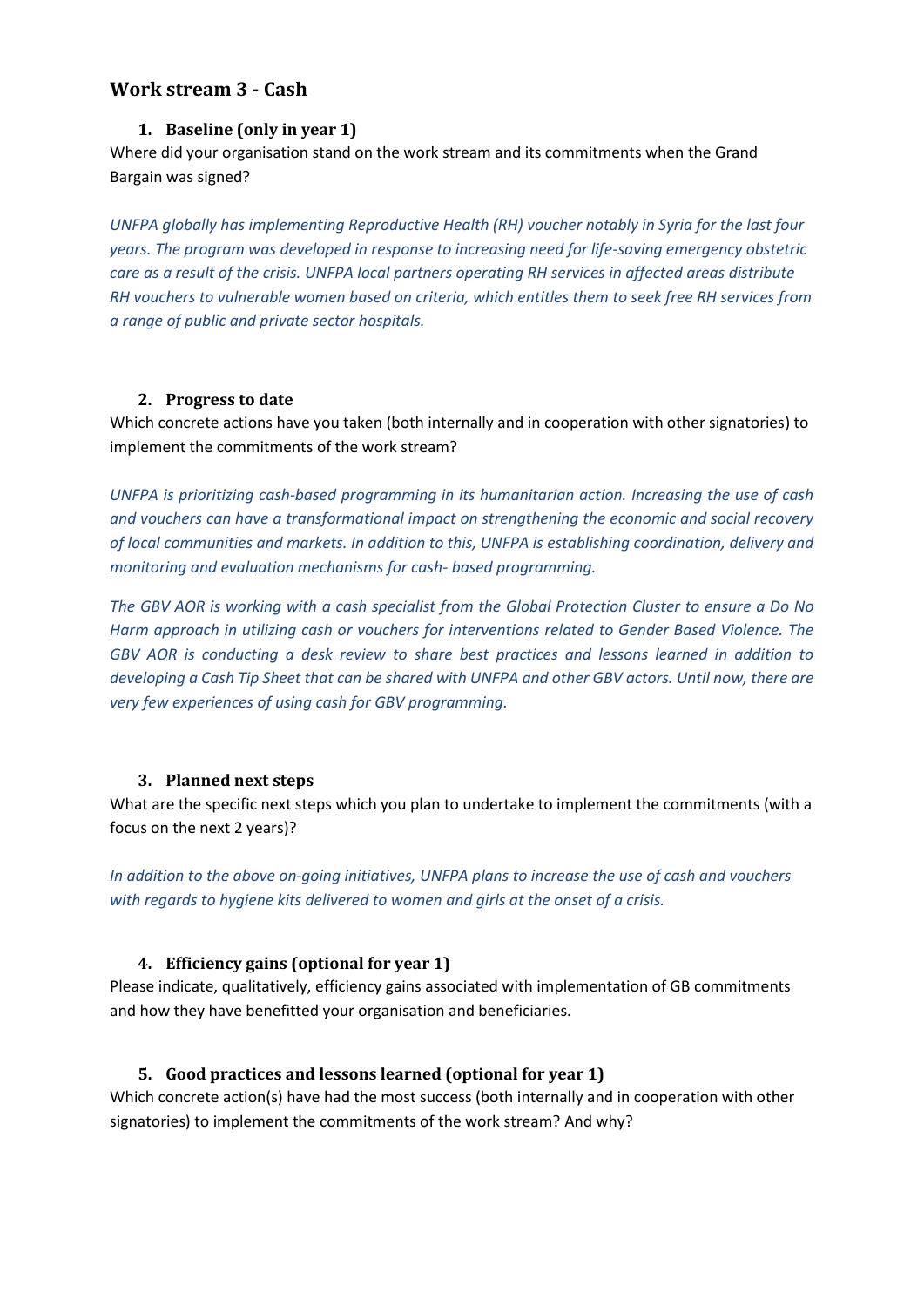# <span id="page-6-1"></span><span id="page-6-0"></span>**Work stream 4 – Management costs**

#### **1. Baseline (only in year 1)**

Where did your organisation stand on the work stream and its commitments when the Grand Bargain was signed?

*Since 2014, UNFPA has been delivering quality-assured generic medicines, typically sourced at a lower unit price when compared with the originator products, thus increasing the quantity of products made available for the same amount of money, to ministries of health, NGOs and UNFPA country offices in 39 countries.*

*UNFPA has taken a lead role to advance UN procurement collaboration (details on savings can be found in the joint procurement report that was presented to the UNFPA-UNDP-UNOPS Executive Board in September 2015)*

#### **2. Progress to date**

<span id="page-6-2"></span>Which concrete actions have you taken (both internally and in cooperation with other signatories) to implement the commitments of the work stream?

*As the largest provider globally of cost effective contraceptives UNFPA is a market shaper (as UNICEF is for vaccines) and has brought down the cost of these commodities through economies of scale.* 

*UNFPA is able to demonstrate procurement efficiency and savings and has developed a number of indicators to measure this output such as benchmarking UNFPA Unit costs of key commodities with the average price of international Procurers, measuring savings through increased procurement of generic products versus innovator products, or increasing collaborative procurement with UN sister agencies. Together with key partners and donors UNFPA has also been able to shape significantly markets for implants which has resulted in a price reduction greater than 60%.*

## <span id="page-6-3"></span>**3. Planned next steps**

What are the specific next steps which you plan to undertake to implement the commitments (with a focus on the next 2 years)?

<span id="page-6-4"></span>*Moving forward, UNFPA plans to establish an LTA agreement for dignity kits and scale up investments in regional prepositioning to reduce cost of transport.*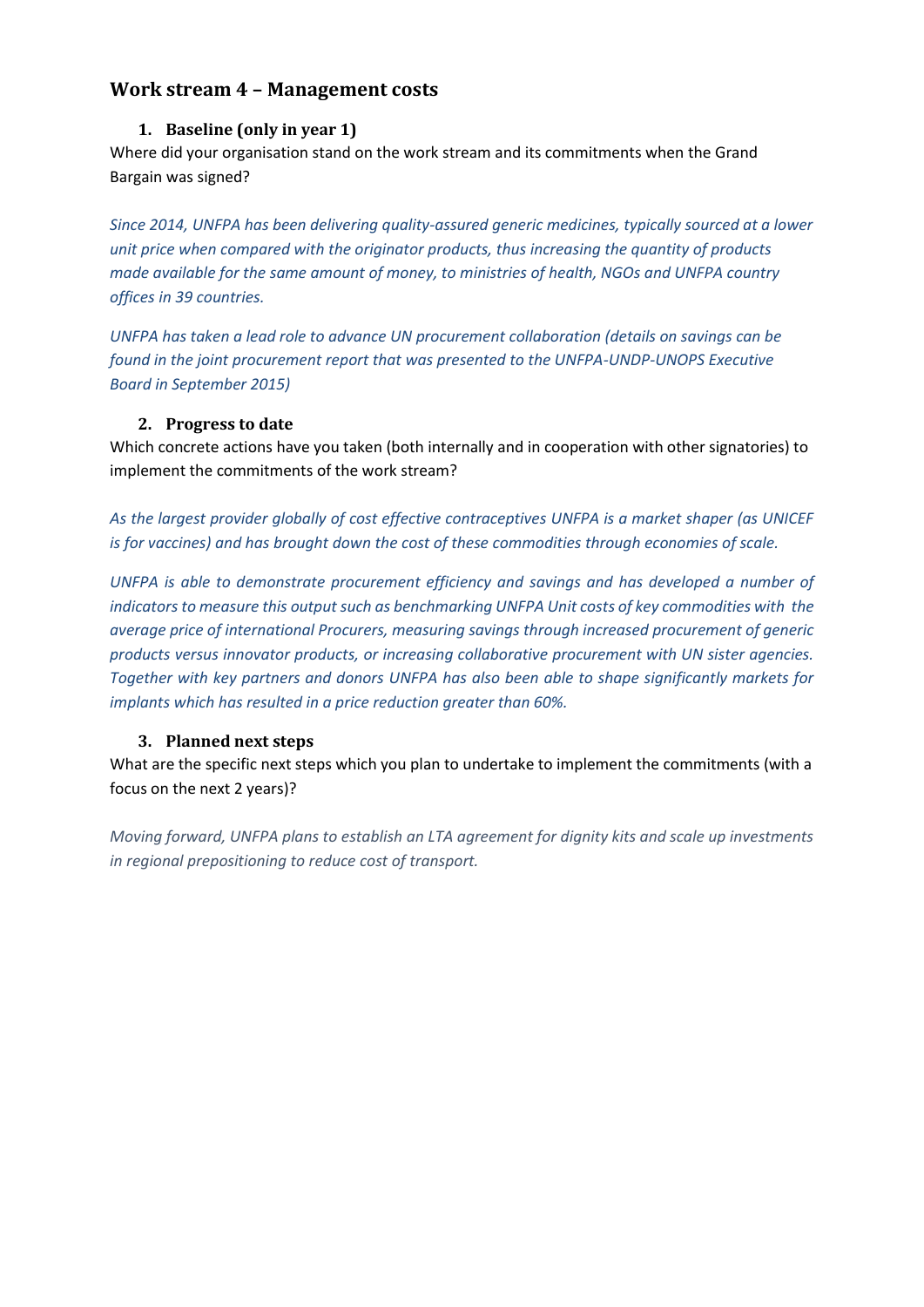# <span id="page-7-0"></span>**Work stream 5 – Needs Assessment**

#### **1. Baseline (only in year 1)**

Where did your organisation stand on the work stream and its commitments when the Grand Bargain was signed?

*UNFPA supports continued leadership of OCHA in leading efforts on the grounds to lead the assessments and will continues to support this with support/provision of technical expertise specifically when it relates to protection of women and girls and sexual and reproductive health.* 

*Beyond active participation within multisectoral assessments carried out by OCHA or other interagency initiatives, UNFPA is determined to scale up GBV specific assessment that could then both inform the broader and more comprehensive GBV coordination as well as UNFPA GBV programme in emergencies.* 

#### **2. Progress to date**

<span id="page-7-1"></span>Which concrete actions have you taken (both internally and in cooperation with other signatories) to implement the commitments of the work stream?

*UNFPA is scaling up technical support to joint rapid assessment. In particular, the initial rapid assessment conducted in Greece in relation to the migrants and refugee crisis was a coordinated joint humanitarian needs assessments focusing on protection, conducted by UNFPA together with UNHCR and WRC, used for strategic decision-making, including by UNFPA in planning and implementing its response in Greece.*

*UNFPA has also conducted three comprehensive GBV assessments in Iraq, Whole of Syria, and Myanmar, and rapid assessments in Haiti after the Hurricane Matthew as well as participated actively in including needs assessment in the Needs Humanitarian overview in over 20 countries collating data and information from all sub-cluster members. Finally, UNFPA has coordinated a multi-agency global and field baseline assessment in Myanmar, Iraq, South Sudan, Gazientep crossborder, and Nigeria to assess systemic global performances of global actors in adressing GBV within the Real Time Accountability Partnership.* 

## <span id="page-7-2"></span>**3. Planned next steps**

What are the specific next steps which you plan to undertake to implement the commitments (with a focus on the next 2 years)?

*For 2017 UNFPA will pilot for the first time the active participation into the multi sectoral assessment planned in Libya as well as boosting a harmonized toolkit for assessments. UNFPA is also piloting partnership with external actors specialized in research as well as information management to include multi sectoral and GBV specific assessment in our country strategies. Finally, UNFPA will also include GBV data set into the IOM Displacement Tracking Matrix field level regular sites assessment.* 

# <span id="page-7-3"></span>- **Work stream 6 – Participation Revolution**

## <span id="page-7-4"></span>**1. Baseline (only in year 1)**

Where did your organisation stand on the work stream and its commitments when the Grand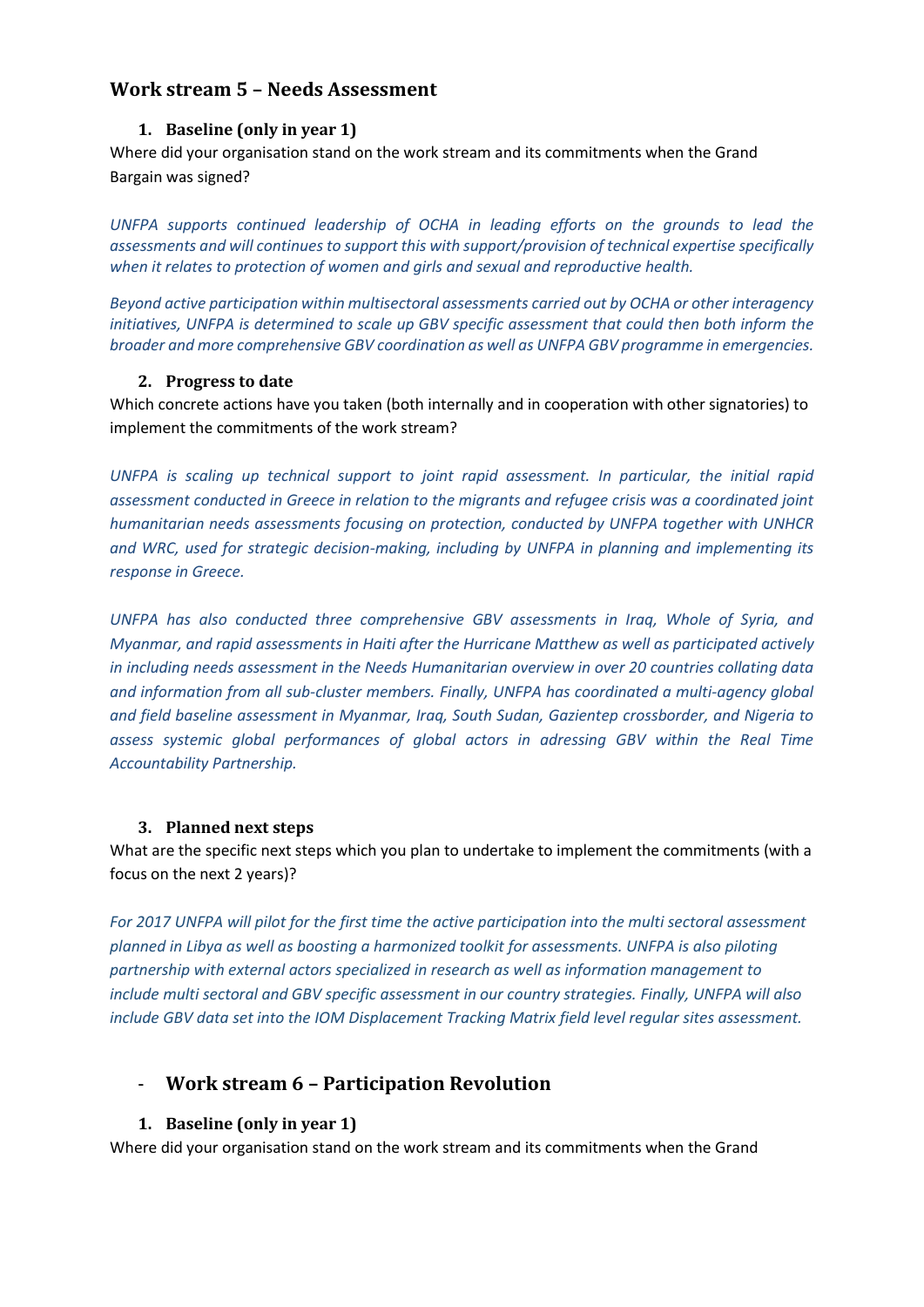#### Bargain was signed?

*UNFPA is committed to the empowerment of communities affected by crises through improved communications accountability, thereby shaping a stronger response. By promoting stronger engagement with communities, UNFPA is actively mitigating risk and saving lives.*

#### <span id="page-8-0"></span>**2. Progress to date**

Which concrete actions have you taken (both internally and in cooperation with other signatories) to implement the commitments of the work stream?

*UNFPA has endorsed the 5 IASC Commitments on Accountability to Affected Populations (CAAP). In addition, UNFPA has integrated accountability to affected populations within its Emergency Response Standard Operating Procedures. Pending availability of funds, UNFPA will undertake an organizational assessment of its compliance with CAAP.* 

#### <span id="page-8-1"></span>**3. Planned next steps**

What are the specific next steps which you plan to undertake to implement the commitments (with a focus on the next 2 years)?

*At the request of the IASC Emergency Directors Group (EDG) Secretariat and the Senior Transformative Agenda Implementation Team (STAIT), UNFPA drafted a series of briefing notes on GBV prevention and response, informed by country level colleagues and partners, to aid in preparations for missions to Mali (STAIT), Nigeria, Somalia and South Sudan (EDG). The objective of the notes is to ensure that field perspectives on challenges and opportunities feed into the discussions with leadership during the missions and inform the mission's recommendations. These briefing notes serve as an entry point for high level advocacy for greater participation of women and women's groups in field leadership, and UNFPA will continue to use this avenue of support to humanitarian leadership both to highlight good practices in leveraging the participation of women (ie a women's NGO as co-lead of GBV sub-cluster at national level) and supporting greater space for their meaningful influence and participation.*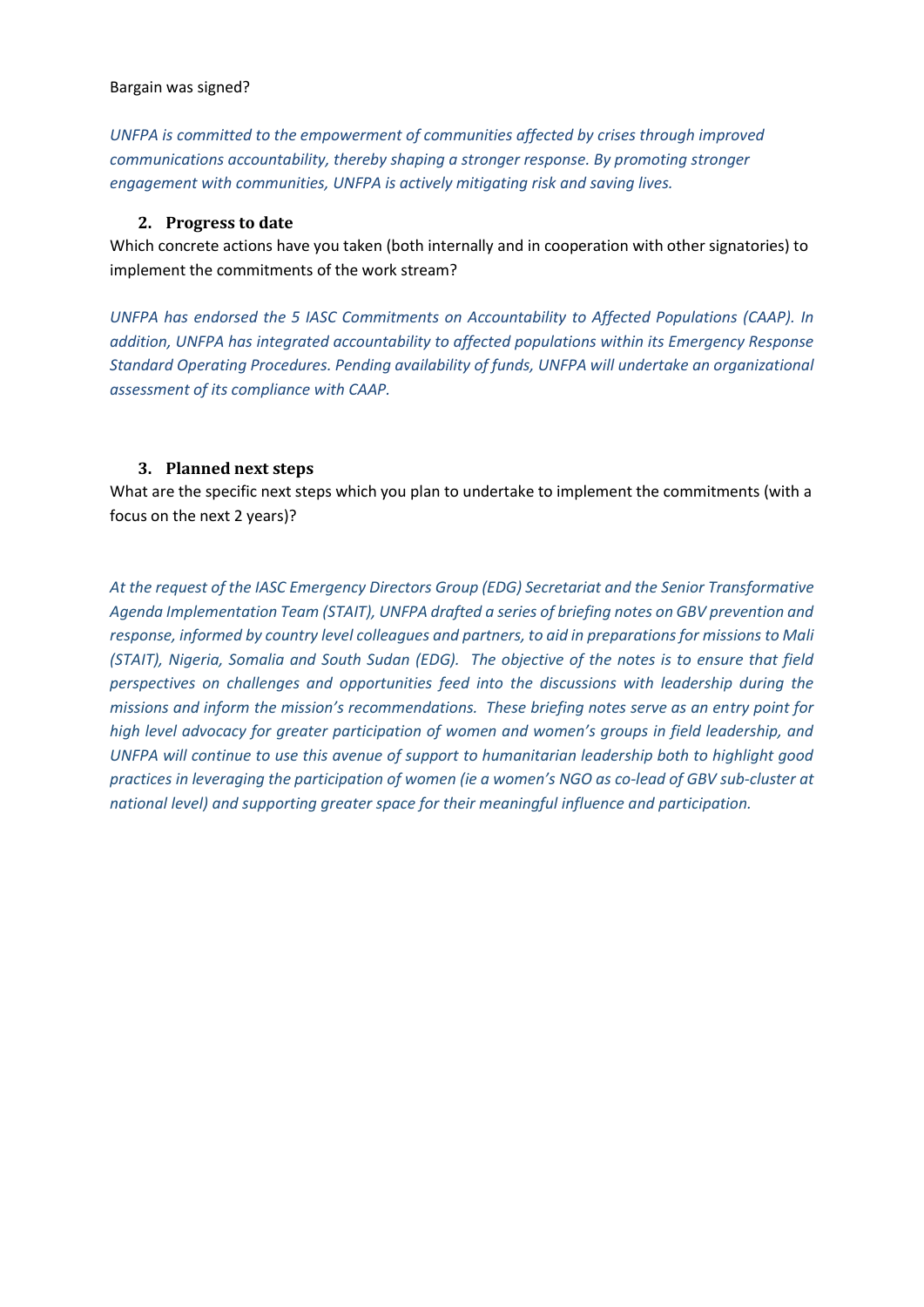# <span id="page-9-1"></span><span id="page-9-0"></span>**Work stream 7 - Multi-year planning and funding**

## **1. Baseline (only in year 1)**

Where did your organisation stand on the work stream and its commitments when the Grand Bargain was signed?

*As a dual mandated organization, participating at country level in both development and humanitarian planning frameworks, UNFPA contributes, within the UNCT/HCT, to multi-year planning and funding efforts.*

#### <span id="page-9-2"></span>**2. Progress to date**

Which concrete actions have you taken (both internally and in cooperation with other signatories) to implement the commitments of the work stream?

*Following the GB commitments, UNFPA advocates towards donors for predictable multi-year humanitarian funding. For our response to the Syria and Iraq crises, we are receiving several multi-year financial contributions.* 

*Within the context of the UNFPA Strategic Plan 2018-2021, UNFPA has recognized that the organization must improve its capacity to react to disasters and conflicts, but also prepare and empower individuals and communities to withstand and recover from them. Multi-year planning and funding will enable UNFPA to more effectively anticipate and respond to emergencies through improved understanding of evolving needs and risks. The organization's resilience strategy, supported by multi-year planning and funding, will help in ensuring a shift from delivering aid to ending needs*.

#### <span id="page-9-3"></span>**3. Planned next steps**

What are the specific next steps which you plan to undertake to implement the commitments (with a focus on the next 2 years)?

<span id="page-9-4"></span>*UNFPA will accelerate efforts in advocacy with donors in receiving multi-year funding as done in Iraq and Syria where UNFPA's programmes foster community resilience. UNFPA is also planning to establish a thematic humanitarian multi-year trust fund to ensure continuity of funding for prolonged crises.*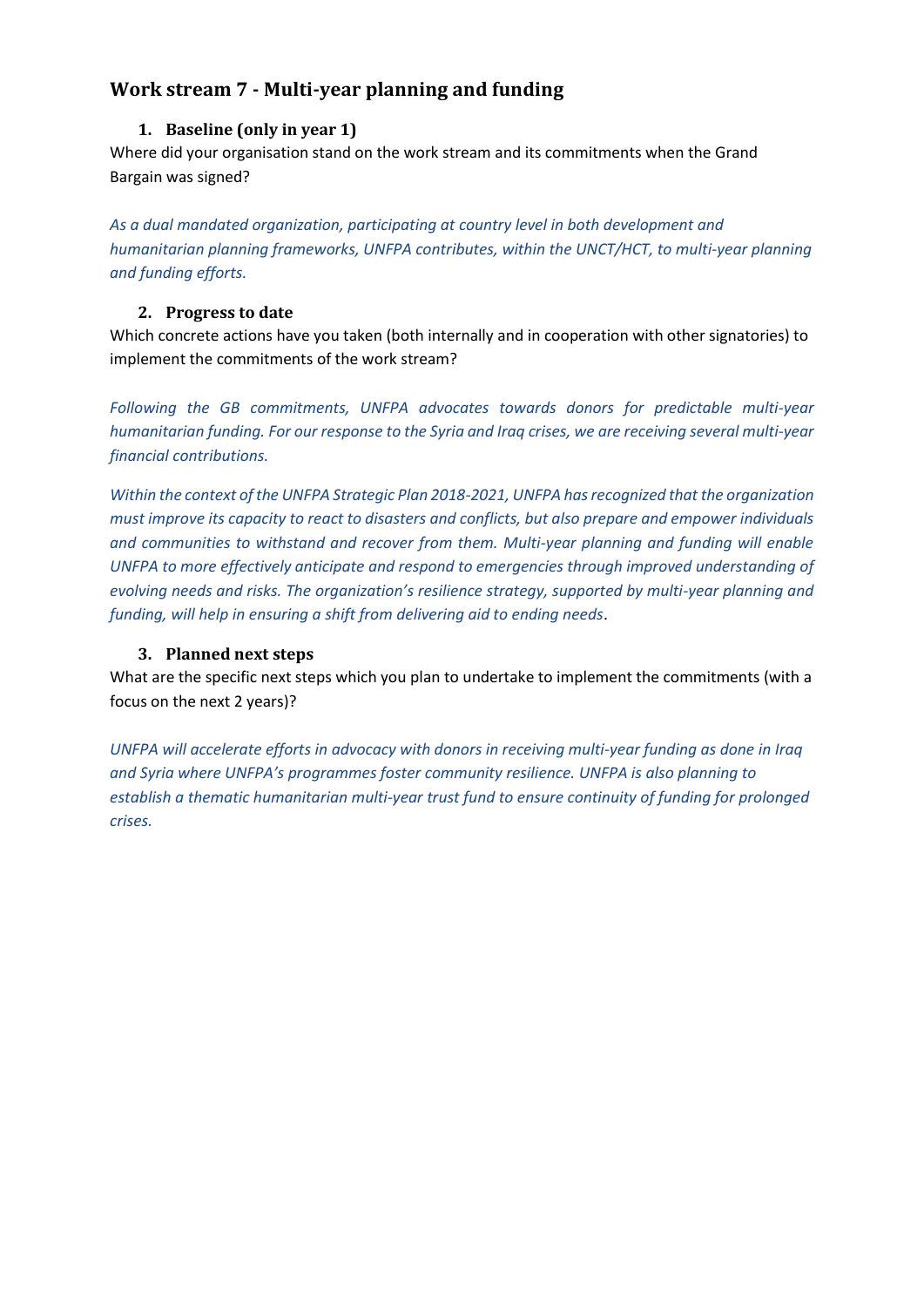# <span id="page-10-1"></span><span id="page-10-0"></span>**Work stream 8 - Earmarking/flexibility**

## **1. Baseline (only in year 1)**

Where did your organisation stand on the work stream and its commitments when the Grand Bargain was signed?

*UNFPA supports joint UN pool funding especially Country-Based Pooled Funds, a multi-donor humanitarian financing instruments established by the Emergency Relief Coordinator (ERC). Donor contributions to each CBPF are un-earmarked and allocated by the HC through an in-country consultative process.*

## <span id="page-10-2"></span>**2. Progress to date**

Which concrete actions have you taken (both internally and in cooperation with other signatories) to implement the commitments of the work stream?

*In 2016, UNFPA led, together with WFP, within the context of the IASC Humanitarian Financing Task Team, the development of the paper "Donor conditions and their implications for humanitarian response". One of the key sets of recommendations outlined in the paper is focused on increasing unearmarked funding for humanitarian action. In the spring of 2016, the paper was presented at a Working Group meeting with the Good Humanitarian Donorship network.* 

*In January 2017, UNFPA also participated in a data collection exercise, led by ICRC within the context of the GB, on the level of (un)earmarked funding for UNFPA's humanitarian action.* 

## **3. Planned next steps**

<span id="page-10-3"></span>What are the specific next steps which you plan to undertake to implement the commitments (with a focus on the next 2 years)?

<span id="page-10-4"></span>*UNFPA in close collaboration with the IASC Financing Task team, plans to take forward the paper on "Donor conditions and their implications for humanitarian response" and engage in dialogue and advocacy with the donor community.*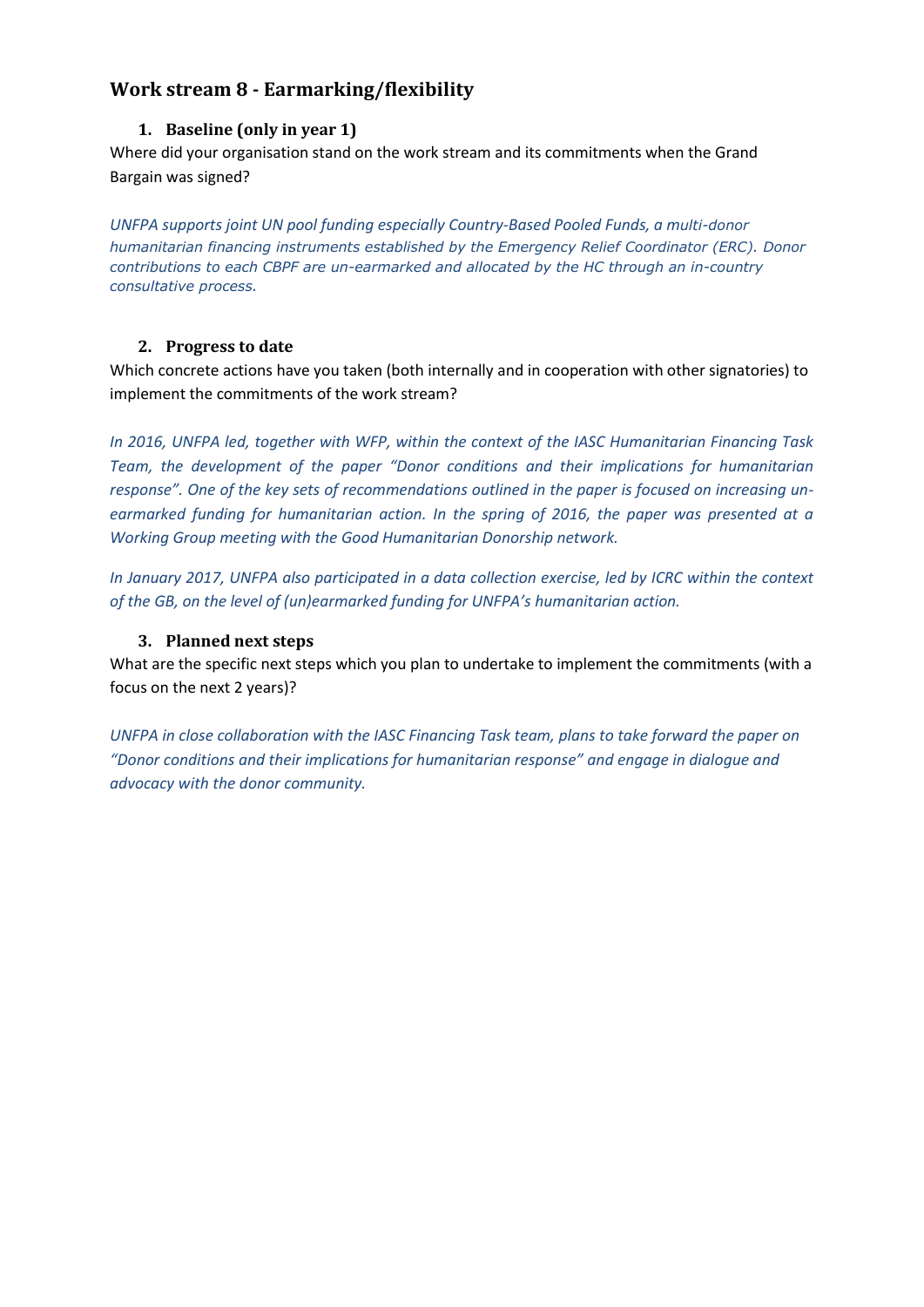# <span id="page-11-1"></span><span id="page-11-0"></span>**Work stream 9 – Reporting requirements**

## **1. Baseline (only in year 1)**

Where did your organisation stand on the work stream and its commitments when the Grand Bargain was signed?

*As per donor agreements, UNFPA complies with donor's reporting requirements to report on progress and impact achieved with funds received by donor.*

## <span id="page-11-2"></span>**2. Progress to date**

Which concrete actions have you taken (both internally and in cooperation with other signatories) to implement the commitments of the work stream?

*Within the context of the IASC HFTT, UNFPA shared information, through a survey in November 2016, in terms of its reporting requirements with regard to implementing partners and the various aspects of standardization of these requirements within the UN.* 

<span id="page-11-3"></span>*UNFPA is also regularly sharing revenue recognized information with OCHA through FTS.*

## **3. Planned next steps**

What are the specific next steps which you plan to undertake to implement the commitments (with a focus on the next 2 years)?

<span id="page-11-4"></span>*A key recommendation coming out of the paper "Donor conditions and their implications for humanitarian response" (see point 8), focuses on donor reporting requirements. Within the context of the IASC HFTT, UNFPA is involved in the process of developing a standard reporting template (the socalled "10+3" template) which is planned to be piloted in 2017 by a group of donors, UN agencies and NGOs.*